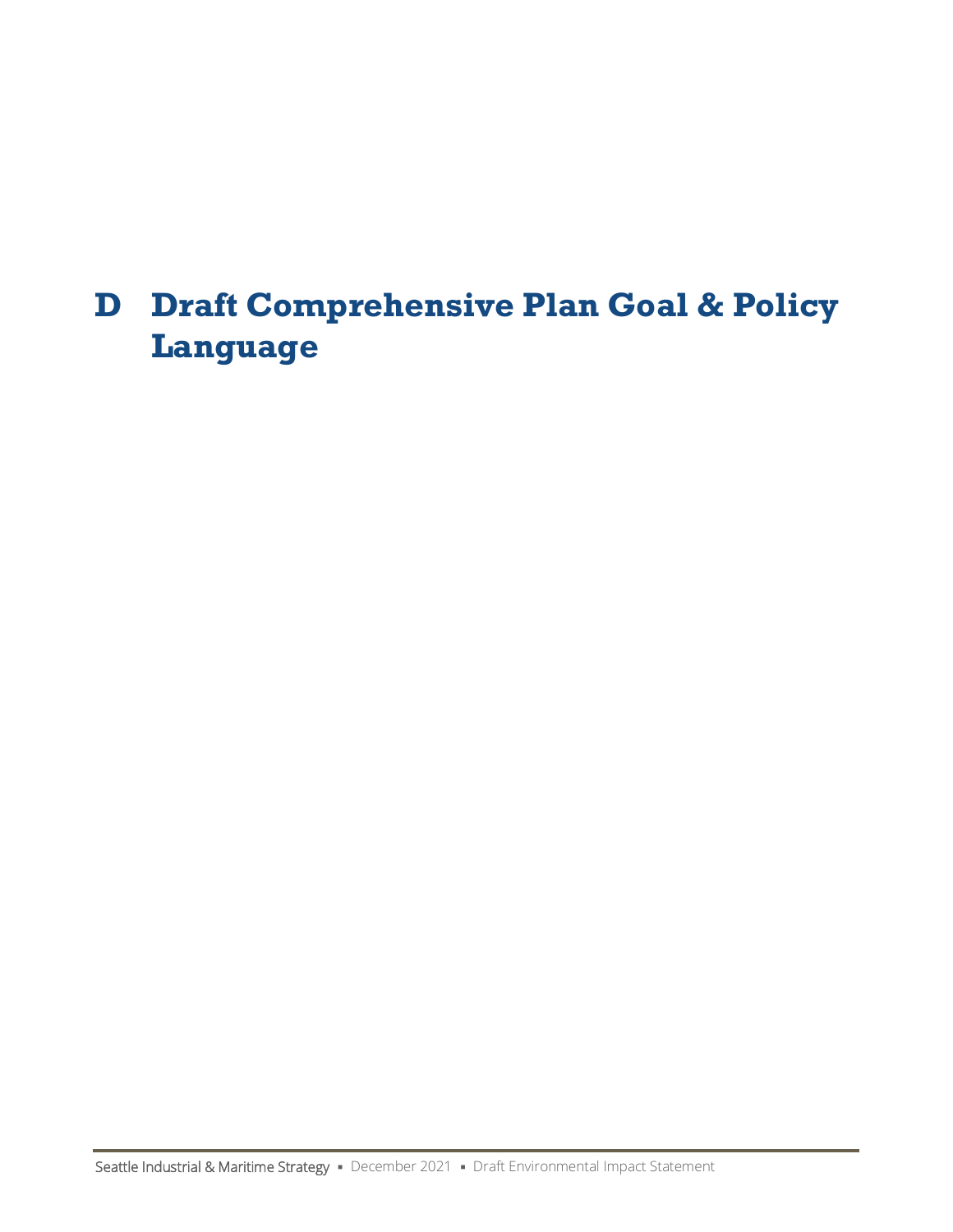# **Seattle Comprehensive Plan Policy Amendments**

The land use policies, below, include both the existing policy framework and the proposed amendments to the Comprehensive Plan that are a part of this proposal. The proposed amendments are indicated with underlined, and deletions are in strikethrough.

# **Land Use Element**

#### Goals

*LU G10 Provide sufficient land with the necessary characteristics to allow industrial activity to thrive in Seattle and protect the preferred industrial function of these areas from activities that could disrupt or displace them.*

*LU G11 Support employment-dense emerging industries that require greater flexibility in the range of on-site uses and activities.*

*LU G12 Develop transitions between industrial areas and adjacent neighborhoods that support healthy communities, reduce adverse environmental impacts, and minimize land use conflicts.*

#### Policies

*LU 10.1 Designate industrial zones generally where* 

*1. the primary functions are industrial activity and industrial-related commercial functions,*

*2. the basic infrastructure needed to support industrial uses already exists, areas are large enough to allow a full range of industrial activities to function successfully, and*

*3. sufficient separation or special conditions exist to reduce the possibility of conflicts with development in adjacent less intensive areas.*

*LU 10.2 Preserve industrial land for industrial uses, especially where industrial land is near rail- or water-transportation facilities, in order to allow marine- and rail-related industries that rely on that transportation infrastructure to continue to function in the city.*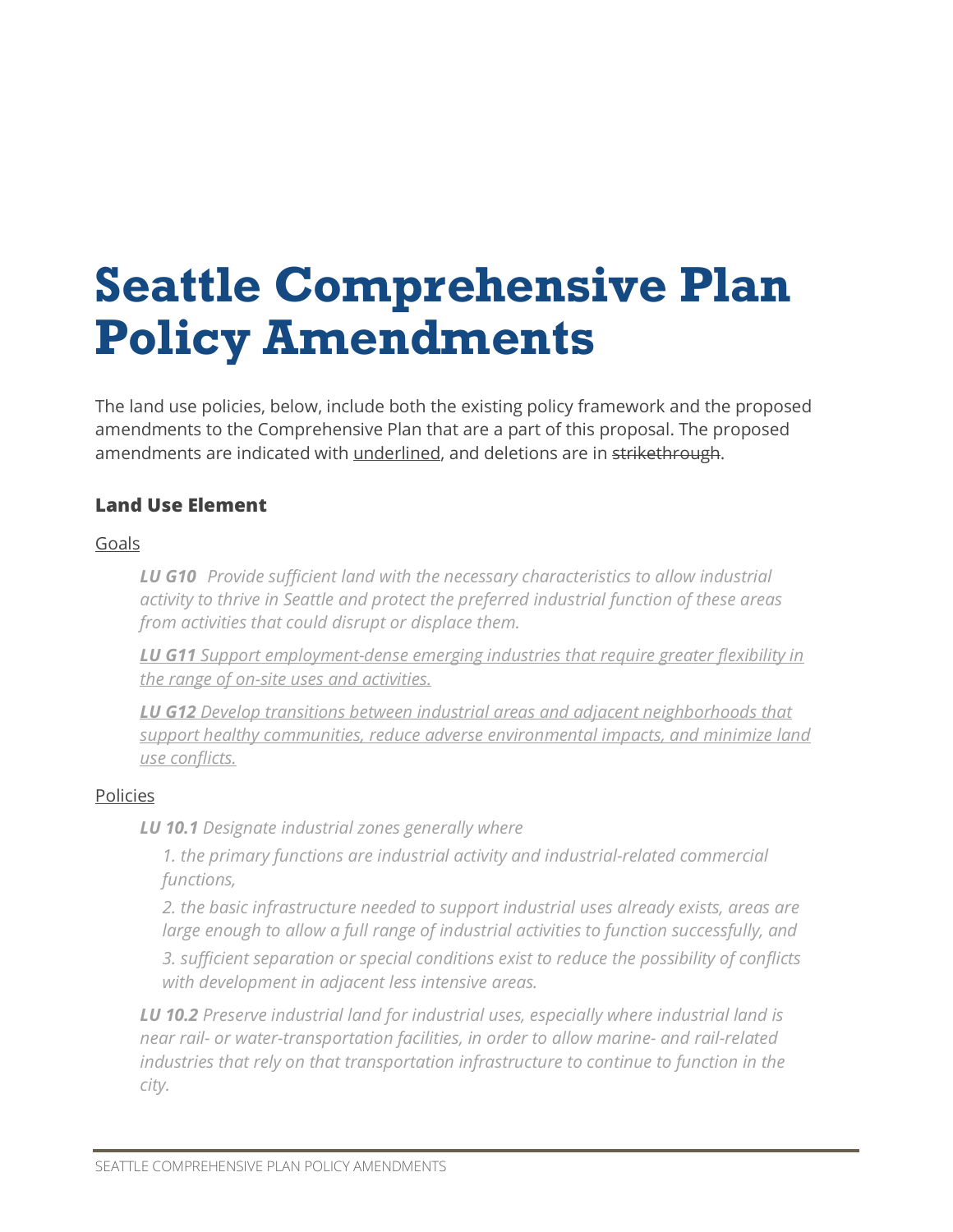*LU 10.3 Ensure predictability and permanence for industrial activities in industrial areas by limiting changes in industrial land use designation. There should be no reclassification of industrial land to a non-industrial land use category except as part of a City-initiated comprehensive study and review of industrial land use policies or as part of a major update to the Comprehensive Plan.*

*LU 10.34 Accommodate the expansion of current industrial businesses and promote opportunities for new industrial businesses and emerging industries within Seattle to strengthen the city's existing industrial economy.*

*LU 10.45 Restrict to appropriate locations within industrial areas those activities that by the nature of materials involved or processes employed—are potentially dangerous or very noxious.*

*LU 10.56 Provide a range of industrial zones that address varying conditions and priorities in different industrial areas. Those priorities include maintaining industrial areas that have critical supporting infrastructure, leveraging investments in high-capacity transit service, providing transitions between industrial areas and less intensive areas, and promoting high-quality environments attractive to business expansion or to new industrial activities.*

*LU 10.7 Use the following zones for industrial lands in Seattle:*

- *Maritime, Manufacturing and Logistics: This designation would be intended to support the city's maritime, manufacturing, logistics and other industrial clusters. Areas that have significant industrial activity, accessibility to major industrial infrastructure investments, or locational needs (Port facilities, shipyards, freight rail, and shoreline access) may be considered for the maritime, manufacturing, and logistics designation.*
- *Industry and Innovation: This designation would be intended to promote emerging industries and leverage investments in high-capacity transit. These industrial transitoriented districts may be characterized by emerging industries and high-density industrial employment that combine a greater mix of production, research and design, and offices uses found in multi-story buildings. Areas in MICs and are generally within one quarter and one-half mile of high-capacity transit stations may be considered for the industry and innovation designation.*
- *Urban Industrial: This designation would be intended to encourage a vibrant mix of uses and relatively affordable, small-scale industrial, makers and arts spaces. Areas located at transitions from industrial to commercial and residential areas traditionally zoned for buffer purposes may be considered for the Urban industrial designation.*

*LU 10.68 Prohibit new residential development in industrial zones, except for certain types of dwellings, such as caretaker units or, potentially in urban industrial zones, dwellings for workers that are related to the industrial area and that would not restrict or disrupt industrial activity.*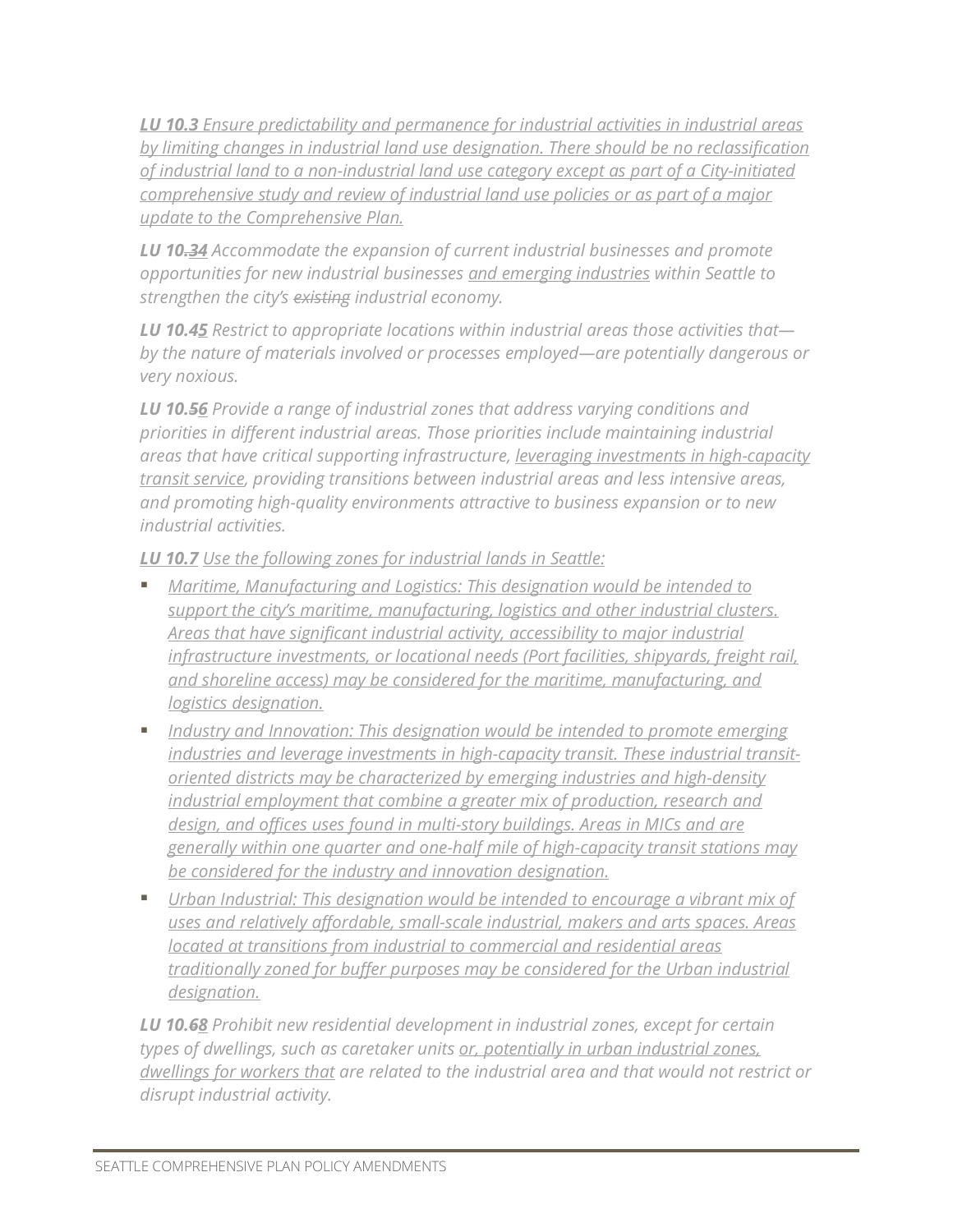*LU 10.79 Use the general industrial or maritime, manufacturing, and logistics zones to promote a full range of industrial activities and related support uses.*

*LU 10.810 Apply the general industrial zones mostly within the designated manufacturing/industrial centers, where impacts from industrial activity are less likely to affect residential or commercial uses. Outside of manufacturing/industrial centers, general industrial or the maritime, manufacturing, and logistics zones may be appropriate along waterways used for maritime uses. Consider applying the maritime, manufacturing, and logistics designation mostly within the designated manufacturing/industrial centers and it may also be appropriate outside of manufacturing/industrial centers along waterways used for maritime uses.* 

*LU 10.911 Avoid placing industrial zones within urban centers or urban villages. However, in locations where a center or village borders a manufacturing/industrial center, use of the industrial commercial within the center or village where it abuts the manufacturing/industrial center may provide an appropriate transition to help separate residential uses from heavier industrial activities. Consider using the urban industrial zone in locations where a center or village borders a manufacturing/industrial center, where it abuts the manufacturing/industrial center may provide an appropriate transition to help separate residential uses from heavier industrial activities.*

*LU 10.1012 Limit the density of development for nonindustrial uses in the manufacturing/industrial centers to reduce competition from nonindustrial activities that are better suited to other locations in the city, particularly urban centers and urban villages, where this Plan encourages most new residential and commercial development. Permit a limited amount of stand-alone commercial uses in industrial areas as workforce amenities. or only if they reinforce the industrial character, and strictly limit the size of office and retail uses not associated with industrial uses, in order to preserve these areas for industrial development.*

*LU 10.1113 Recognize the unique working character of industrial areas by keeping landscaping and street standards to a minimum to allow flexibility for industrial activities, except along selected arterials where installing street trees and providing screening and landscaping can offset impacts of new industrial development in highly visible locations.*

*LU 10.1214 Set parking and loading requirements in industrial zones to provide adequate parking and loading facilities to support business activity, promote air quality, encourage efficient use of the land in industrial areas, discourage underused parking facilities, and maintain adequate traffic safety and circulation. Allow some on-street loading and occasional spillover parking. Consider limiting parking in the industry and innovation zone located in the vicinity of high-capacity transit stations.*

*LU 10.1315 Maintain standards for the size and location of vehicle curb cuts and driveways in industrial zones in order to balance the need to provide adequate*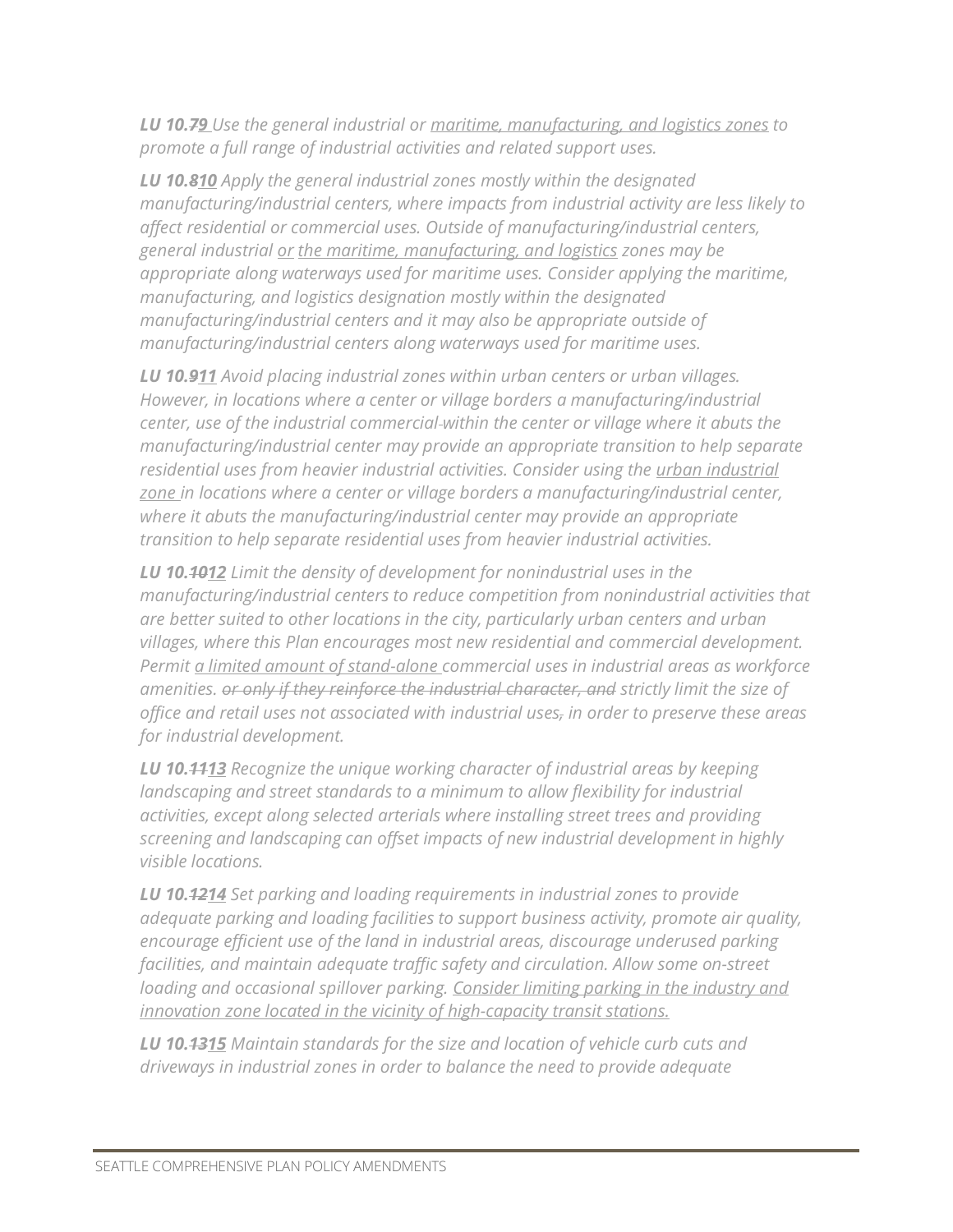*maneuvering and loading areas with availability of on-street parking and safe pedestrian, bike, and transit access.*

*LU 10.1416 Permit noise levels in industrial areas, except buffer areas, that would not be allowed in other parts of the city, in recognition of the importance and special nature of industrial activities.*

*LU 10.1517 Classify certain industrial activities as conditional uses in industrial zones in order to accommodate these uses while making sure they are compatible with the zone's primary industrial function and to protect public safety and welfare on nearby sites. Require mitigation of impacts on industrial activity and on the immediate surroundings, especially nearby less intensive zones.*

*LU 10.1618 Prohibit uses that attract large numbers of people to the industrial area for nonindustrial purposes, in order to keep the focus on industrial activity and to minimize potential conflicts from the noise, nighttime activity, and truck movement that accompanies industrial activity. Consider allowing such uses in the urban industrial zone only.*

*LU 10.19 In the industry and innovation zone, consider development regulations that are compatible with employment-dense transit-oriented development. Seek to establish minimum density standards to ensure employment density at a level necessary to leverage transit investments. Consider upper level density limits to discourage higher value ancillary uses that are more appropriate in non-industrial areas.*

*LU 10.20 In the Industry and Innovation zone, consider development standards that promotes development that meets the needs of industrial businesses including loadbearing floors, freight elevators, and adequate freight facilities.*

*LU 10.21 In the industry and innovation zone, consider an incentive system whereby nonindustrial floor area may be included in a development as a bonus if new bona-fide industrial space is included.* 

*LU 10.1722 Establish the industrial buffer Consider using the urban industrial or industrial buffer zones to provide an appropriate transition between industrial areas and adjacent residential or pedestrian-oriented commercial zones.*

*LU 10.23 In the urban industrial zone, consider allowing a range of ancillary nonindustrial uses. Recognize that industrial businesses in this zone have a greater need for a limited amount of space for such uses as tasting rooms and retail facilities that directly support the industrial activity of the business.*

*LU 10.24 In the urban industrial zone, consider establishing buffer standards to ease the transition from industrial areas to urban villages and other non-industrial parts of Seattle.*

*LU 10.25 Recognize the unique development opportunity that the Washington National Guard Armory in the BINMIC represents. Work with the State of Washington or other future owners of this site to develop a comprehensive industrial development plan. This*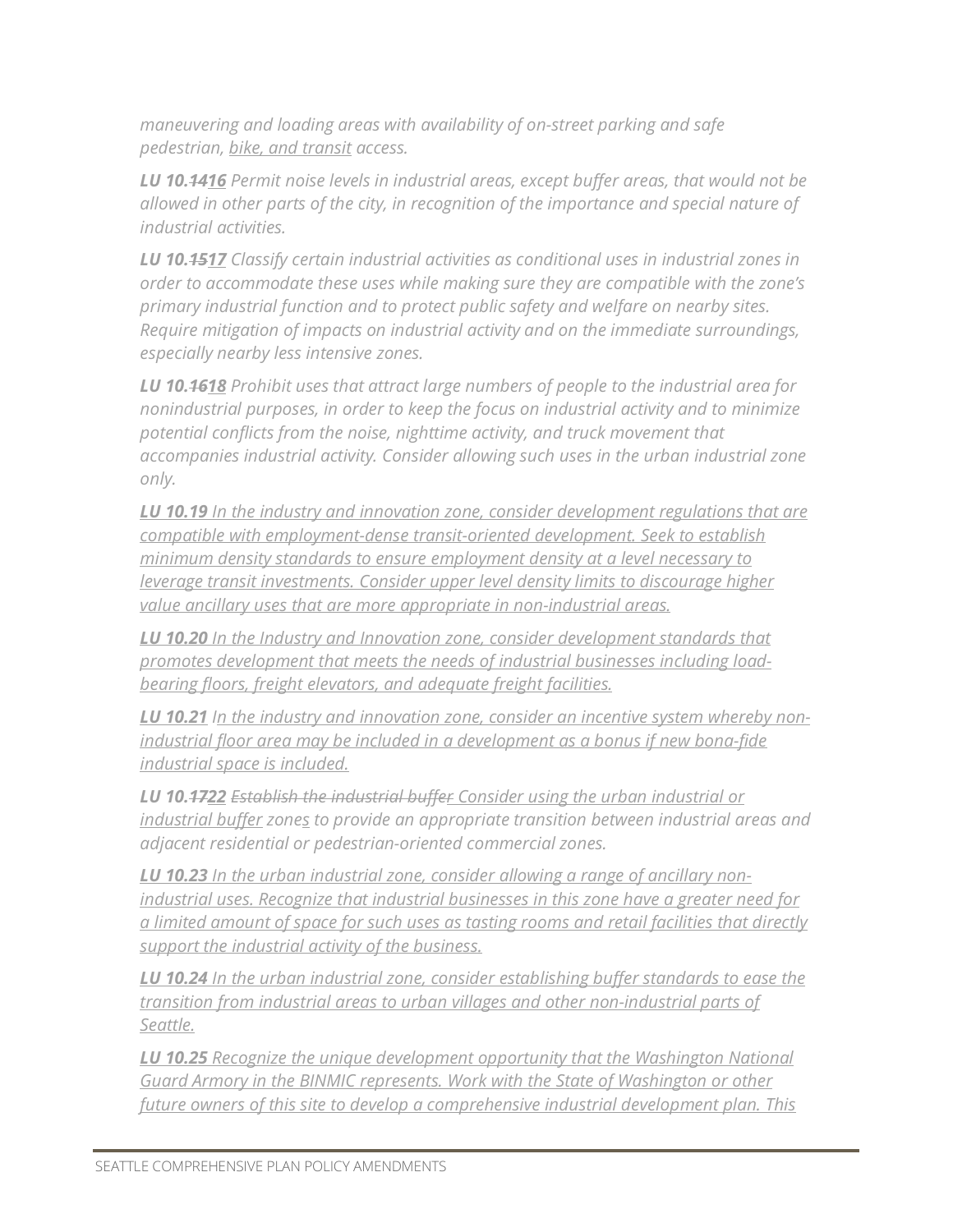*plan should include green infrastructure, consolidated waste management programs, and workforce equity commitments.* 

*LU 10.1826 Allow the widest possible range of manufacturing uses and related industrial and commercial activities within the industrial buffer zone, while ensuring compatibility the activity and physical character of neighboring less intensive zones.*

*LU 10.1927 Include development standards or performance standards for the industrial buffer zone that protect the livability of neighboring areas, promote visual quality, and maintain a compatible scale of development along zone edges. Apply these standards only in places where existing conditions do not adequately separate industrial activity from less intensive zones.*

*LU 10.2028 Limit the height of structures on the borders of industrial buffer zones where streets along the zone edge do not provide sufficient separation for a reasonable transition in scale between industrial areas and less intensive neighboring zones, taking into consideration the permitted height in the abutting less intensive zone.*

*LU 10.2129 Allow a wide mix of employment activities in the industrial commercial zones, such as light manufacturing and research and development.*

*LU 10.2230 Limit development density in industrial commercial and maritime, manufacturing, and logistics zones in order to reflect transportation and other infrastructure constraints, while taking into account other features of an area.*

*LU 10.2331 Include development standards in the industrial commercial zone designed to create environments that are attractive to new technology businesses and that support a pedestrian-oriented environment, while controlling structure height and scale to limit impacts on nearby neighborhoods.*

*LU 10.2432 Provide a range of maximum building height limits in the industrial commercial zones in order to protect the distinctive features that attract new technology businesses to the area—such as views of water, shoreline access, and the neighborhood scale and character—to make sure that these features will continue to be enjoyed, both within the zone and from the surrounding area.*

*LU 10.2633 Assign height limits independently of the industrial zoning designation to provide flexibility in zoning-specific areas and to allow different areas within a zone to be assigned different height limits according to the rezone criteria.*

*LU 10.2634 Restrict or prohibit uses that may negatively affect the availability of land for industrial activity, or that conflict with the character and function of industrial areas.*

*LU 10.2735 Consider high value-added, living wage industrial activities to be a high priority.*

*LU 10.2836 Permit commercial uses in industrial areas to the extent that they reinforce the industrial character, and limit specified non-industrial uses, including office and retail development, in order to preserve these areas for industrial development.*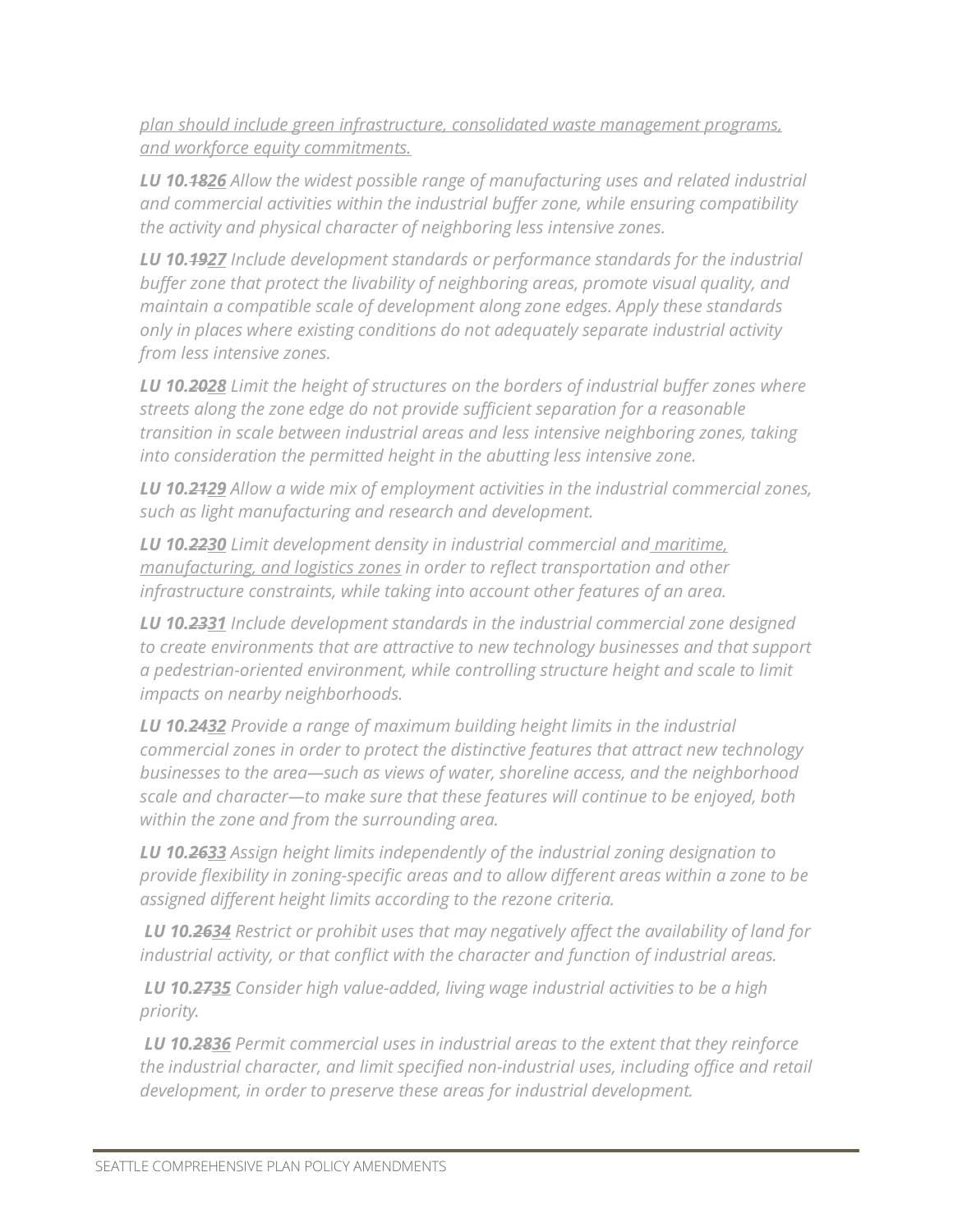# **Container Port Element Land Use Policies (from Seattle 2035)**

The container port element contains land use, transportation, economic development, and environmental policies to guide and support container port activities in Seattle. The land use policies emphasize ensuring adequate land area needs for port expansion, avoiding land use conflicts. These policies focus more specifically on the maritime industry than the land use policies, above. Container Port Element land use policies are below:

*CP 1.1 Help preserve cargo container activities by retaining industrial designations on land that supports marine and rail- related industries including industrial land adjacent to rail or water-dependent transportation facilities.* 

*CP 1.2 Continue to monitor the land area needs, including for expansion, of cargo container related activities and take action to prevent the loss of needed land that can serve these activities.* 

*CP 1.3 Discourage non-industrial land uses, such as stand-alone retail and residential, in industrially zoned areas to minimize conflicts between uses and to prevent conversion of industrial land in the vicinity of cargo container terminals or their support facilities.* 

*CP 1.4 Consider how zoning designations may affect the definition of highest and best use, with the goal of maintaining the jobs and revenue that cargo container activities generate and to protect scarce industrial land supply for cargo container industries, such as marine and rail-related industries.* 

*CP 1.5 Consider the value of transition areas at the edges of general industrial and maritime manufacturing and logistics zones which allow a wider range of uses while not creating conflicts with preferred cargo container activities and uses. In this context, zoning provisions such as locational criteria and development standards are among the tools for defining such edge areas.*

### **Shoreline Areas Element (from Seattle 2035)**

As part of the Shoreline Master Program (discussed below), the shoreline areas element contains land use policies for industrial land adjacent to Seattle's shorelines. These policies are implemented through the Shoreline Master Program which designates which shorelines are industrial in use and establishes development regulations for those uses within 200-feet of the shoreline.

*SA P37 Support the retention and expansion of existing conforming water-dependent and water-related businesses and anticipate the creation of new water-dependent and water-related development in areas now dedicated to such use.*

*SA P38 Identify and designate appropriate land adjacent to deep water for industrial and commercial uses that require such condition.* 

*SA P39 Provide regulatory and nonregulatory incentives for property owners to include public amenities and ecological enhancements on private property.*